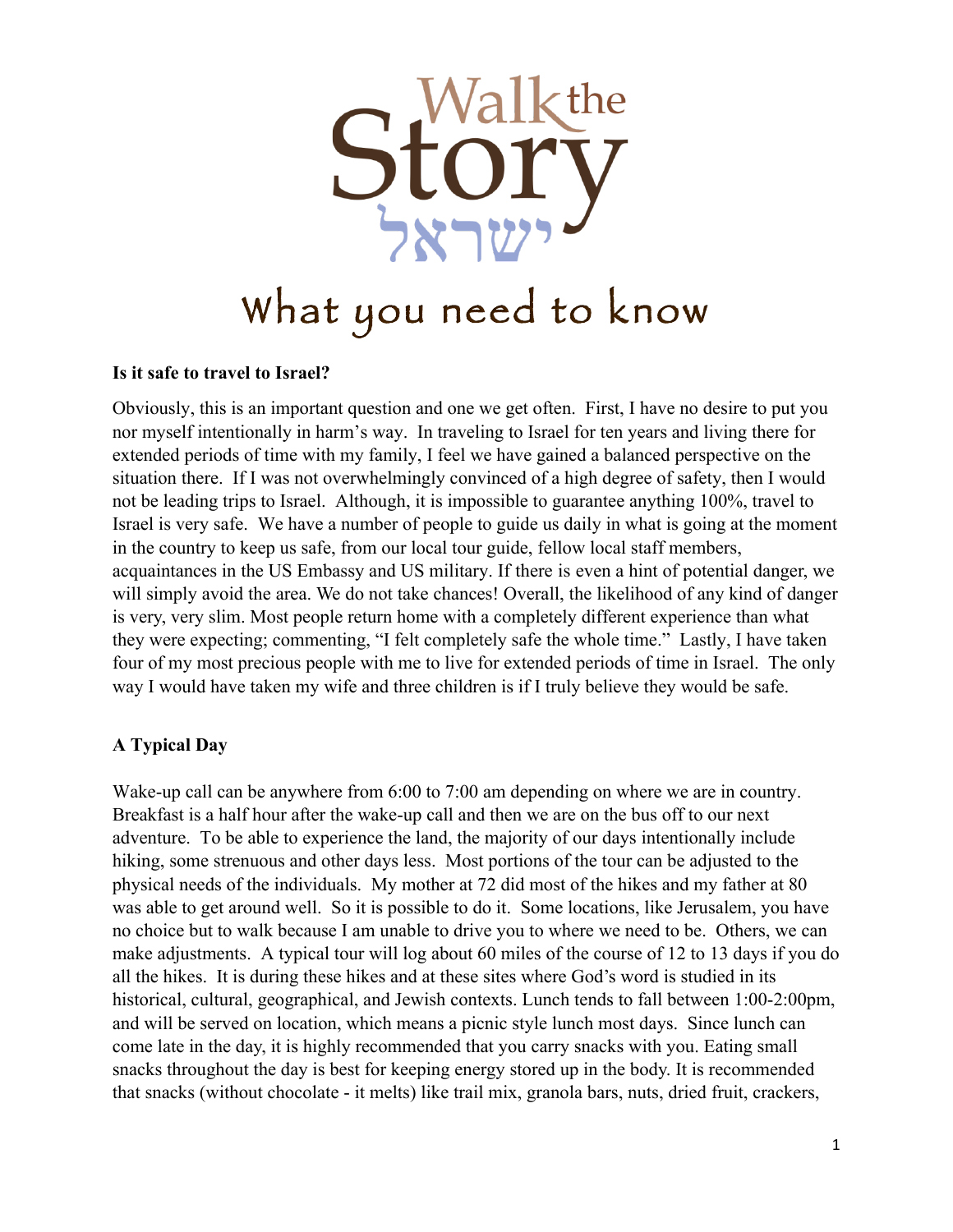or protein/energy bars be taken along. We typically arrive back at our hotel between 5:00 and 6:00 pm. Eat, shower, talk, rest and then do it all over again.

### **Heat & Water**

Israel is an arid desert climate, very similar to Arizona. In the rainy season (mid-October through mid-April) it can get cold and even snow in Jerusalem. The rest of the year it can be hot and often with little cloud cover. From May to October/November, I can almost guarantee we will not get rain on any day. It sprinkled on day in June a few years back and people thought it was a sign of the Second Coming. We will be in a wide range of climates, from the desert/wilderness where temperatures can range from between 90 and 100 degrees to more humid environments in the Galilee that remind me of my years growing up next to Lake Michigan with similar temperatures. Jerusalem is unique due to its elevation. It can be very hot during the day but get cool in the evenings to the point that you will want a light coat or sweater. The most important thing is that you drink water throughout the day. If you wait until you are thirsty, then you will be in trouble. We often will use the term, 'pre-hydrate', to mean drink before we get off the bus. Whenever we stop to teach or catch our breath, I will remind folks to take a drink. Water will be provided for you on the bus every day. It will be your responsibility to fill and carry your water bottles with you. Powdered mixes such as Powerade, Propel or Gatorade can be helpful to provide electrolytes. It is also important to remember that caffeine dehydrates. I noticed one dear friend as we prepared for the hike did not fill up their water. I inquired as to why and was told politely that they had enough water. My response was, 'you don't know where we are going.' It is important to follow instructions for your safety and the safety of the entire group.

### **Your Feet are Your Joy**

We can easily take small things for granted until they don't work so well. Your feet would be a prime example. With the amount of walking/hiking we will do, you will need a good pair of hiking boots/shoes. It depends on how much support your ankles need. I typically recommend just shoes, due to weight. The important factor is shoes that are designed for walking on rocks, typically with a six inch plastic shank to protect the soles of your feet. It is also essential to have them broken in before you depart on your trip. If your feet are barking at you with every step, it will distract you from soaking up the experience. You want shoes that can breathe. Shoes that are 'waterproof' or have GoreTex don't allow for that to happen. There will be times when your shoes will get wet and you want your shoes to be able to dry well and quickly to prevent blisters.

### **Physical Preparations and Expectations**

The only level ground in all of Israel is on the tarmac at the airport and the beach. Our stay near the beach will be brief. It is a physically demanding tour averaging 4 to 7 miles of walking/hiking a day. **You must prepare yourself before you go to get the most out of the experience.** A common observation made is, 'I wish I had taken your advice to prepare myself better.' As a basketball coach, I understand that oxygen is either going to prioritize your muscles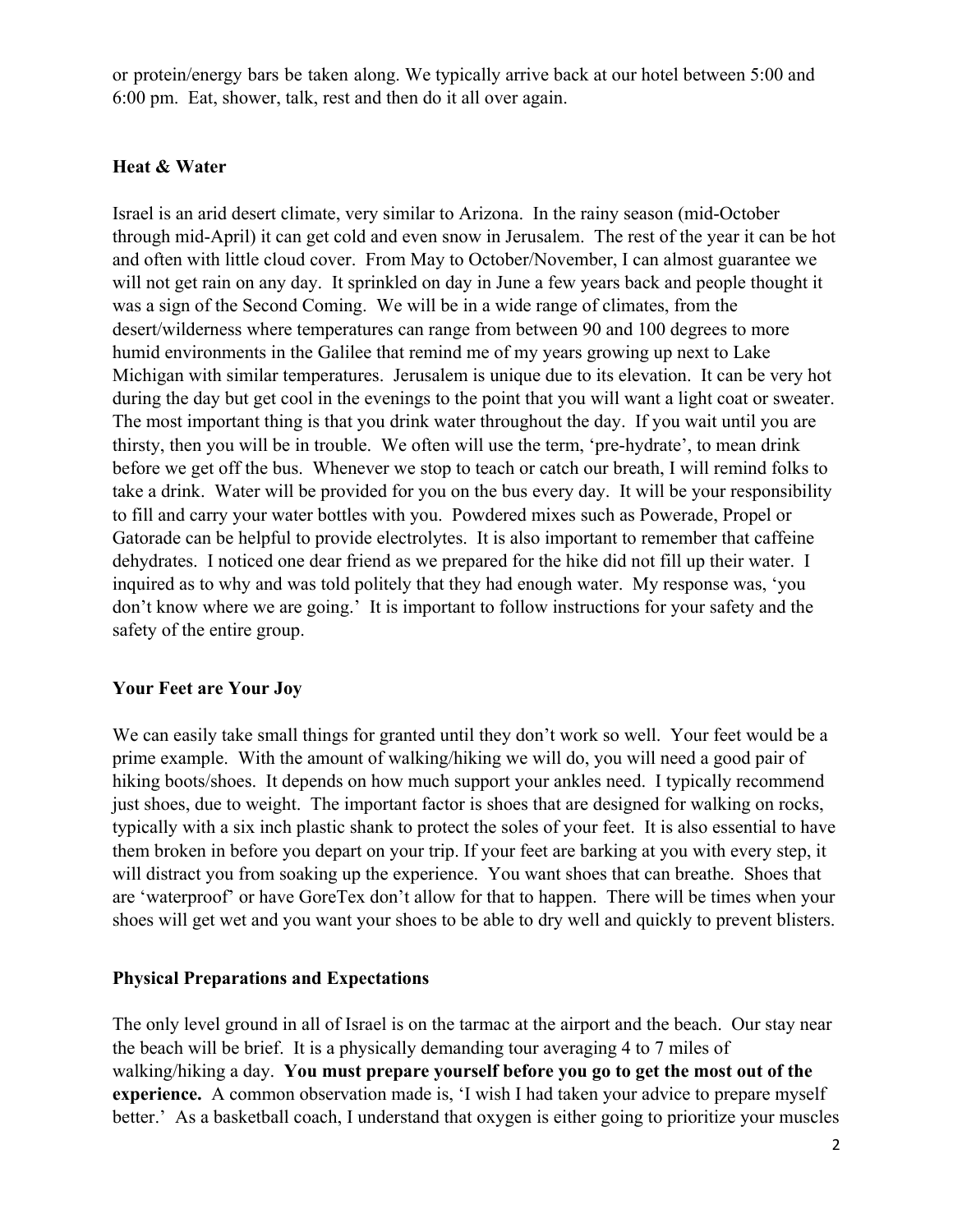or your brain when fatigued. To be able to concentrate, you need to be in shape. I have had a few people take the trip a second time because they wanted to experience it while being in better shape. To maximize the quality of your experience, prepare yourself in advance for the level of physical activity you will undertake. We highly recommend a training program which includes cardio and at least some light strength training. Use of walking and stair machines to vary the speed and incline can be helpful. Walking in general and finding an area with a large number of stairs or an extended incline will also be helpful. You will be required to carry a backpack as well that will have your water, bible and essentials. It is wise to practice with the extra weight as well. My intent is not for this information to intimidate or overwhelm you. We have had people of all ages come and enjoy their experience. Most people are far more capable than they give themselves credit and often are able to do more than they think they can. Some days will be harder than others, but we will do it together and move at a pace that is appropriate for all. We all will be encouraging each other along the journey.

You should consult your physician concerning these requirements and any medications or conditions which may have an impact on your ability to participate fully. Prescription drugs you anticipate using during the trip should be packed both in your suitcase and your carry-on. We suggest you bring along a written prescription as well, it can be filled if needed. Please contact your health provider to check your coverage when traveling outside the United States. Traveling to the lands of the Bible requires no immunizations though you'll want to be sure your tetanus shot is current.

### **What to Bring**

Please follow carefully the "Suggested Packing List" which you can find on the current tour participant page. This list will help you know what to bring. Please keep in mind the trip is very casual and expect to wear shorts and a t-shirt every day. Also, please be prepared to bring a "modesty kit," meaning long pants and something to cover your shoulders, as there are several religious sites that require modest dress. A pair of zip-off pants is helpful on days where pants are required for modesty.

Tour specific things you will need to bring would be a sun hat. Yes they look a little dorky, but everyone will have one and you will want one to keep the sun off of your face and neck. Shade is hugely comforting in the desert and you have an opportunity to provide shade for your face and neck. Also, you will want to get a backpack of some kind to carry your water, notebook, bible, camera and any necessary snacks and items. People have many different preferences as to how they want to carry this weight. If you have questions about this, please give me a call.

### **Technology**

It is safe to bring things like your laptop and good cameras with you. At the same time there is a draw back too. I would ask that you think through the usefulness of the technology you are bringing with you. It has its blessings and its curses. You will want a good camera and at the same time, you don't want your camera to be the focus of your trip. I will ask that when we get to a site, please allow the teaching to happen first and then I will give you time to take pictures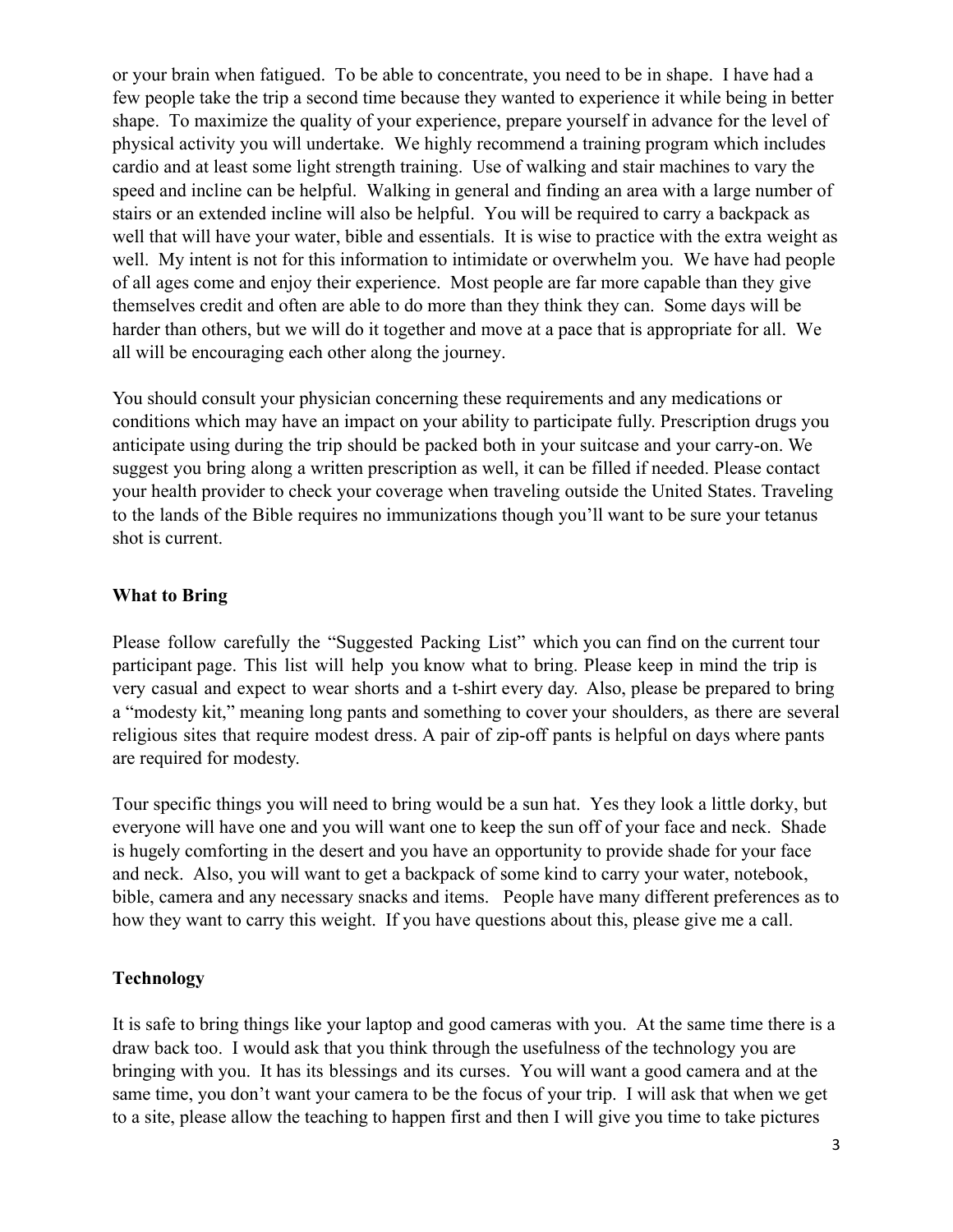and explore. I would strongly suggest practical and functional technology. I will also ask that NO cell phones, iPods, mp3 players or things of the like be brought with us during the day. Take a sabbatical from technology and connection overload and let your five senses soak up the experience. Yeah it will feel weird at first, but it will allow you to be fully present in the moment.

### **Mental Preparation**

I have prepared 11 lessons for you to watch. Each lesson gives you a foundation for what you will experience. We will go over all the material in country again. You will also receive a detailed study guide with maps, diagrams and places to take notes. It will seem just like facts, but when you are there, these facts will come alive when placed with the context in the greater story.

### **What to Read**

- 1) All Four Gospels (if you only have time for one Matthew)
- 2) Genesis 1-23
- 3) Exodus 1-20
- 4) Deuteronomy
- 5) Joshua 1-11 (if you have time)

Bonus materials

- 1) Sitting at the Feet of Rabbi Jesus Tverberg and Spangler
- 2) Yeshua: the Guide to the Authentic Jesus and the Early Church Dr. Ron Moseley

I have created a 60 days of preparation for the trip that you can download and follow.

**DO NOT** watch Ray VanderLaan's DVDs *before* our experience. **BE SURE** to watch Ray VanderLaan's DVDs *after* our experience.

It will mean so much more as you let the trip unfold in its context and experience it fresh in the moment rather than have your mind jump ahead. RVL's DVDs will be a great resource to you when you come home.

# **The Shema**

Every righteous Jewish person would say the Shema at least once every day. Every rabbi would begin his lesson with the Shema. Jesus, our Messiah, would have been no exception. We will be following this same pattern on during our time together. I need you to memorize this for our trip - in both the Hebrew  $\&$  the English (this is the "Sh'ma" according to Jesus in Matthew 22:34-40).

Sh'ma Yis'ra'eil Hear, O Israel, Adonai Eloheinu the LORD is our God, Adonai echad. the LORD alone. Ve'ahav'ta et Adonai Elohekha Love the Lord your God b'khol le'vav'kha with all your heart